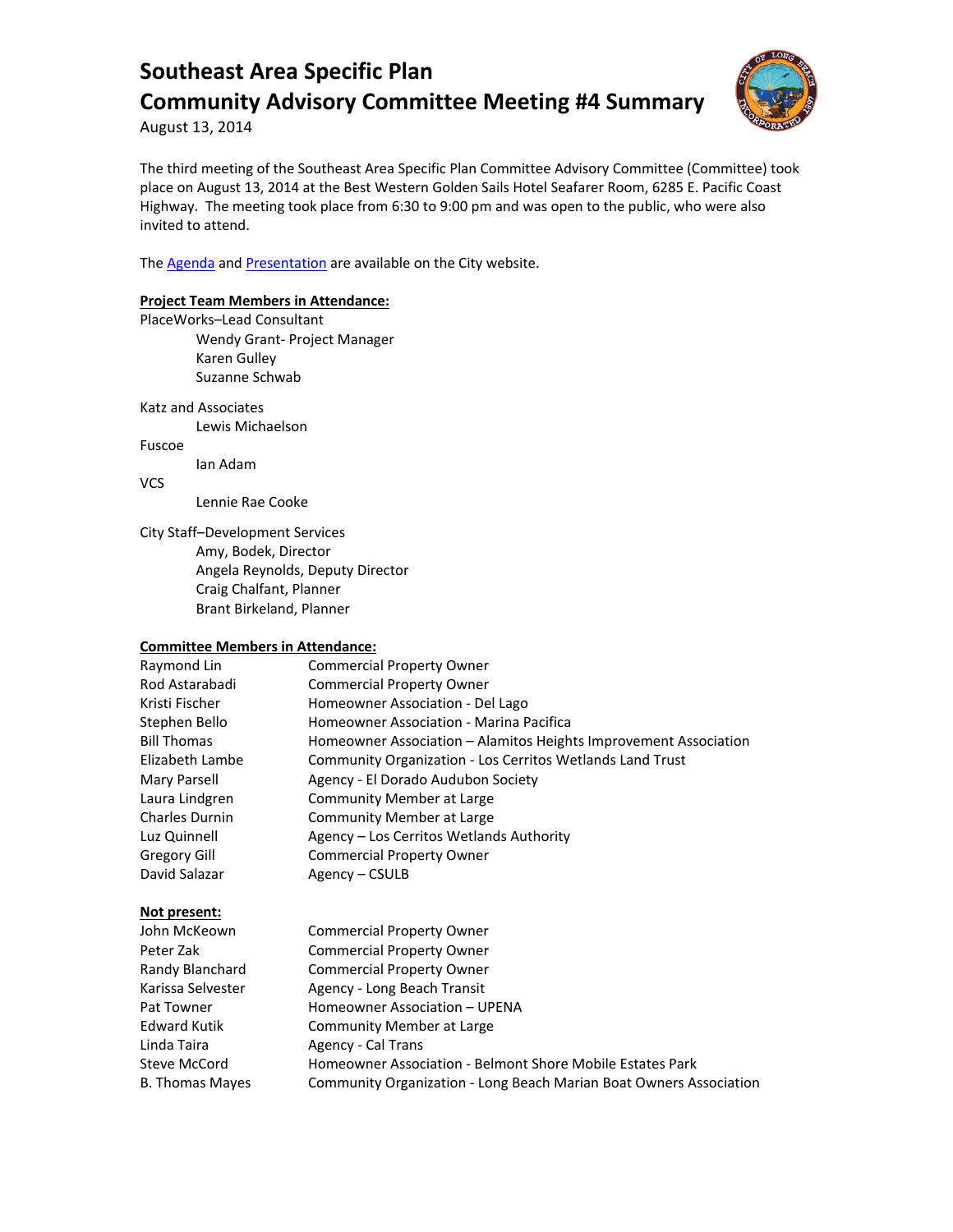

August 13, 2014

Approximately 20 community members in addition to the CAC attended the meeting.

### **Introduction**

Lewis Michaelson, from Katz, kicked off the meeting with an overview of the items that would be covered in the evening's presentation.

Wendy Grant, from PlaceWorks, followed up with a recap of outreach events in July and August. These included a pop-up event on July 20<sup>th</sup> at the Southeast Farmers Market and a Community Workshop on August  $6<sup>th</sup>$ .

### **Opportunities and Constraints Workbook**

The Committee's discussion continued regarding the Opportunities and Constraints Workbook (available onlin[e here\)](http://www.lbds.info/civica/filebank/blobdload.asp?BlobID=4291). Previously the Committee had discussed Urban Design and Market (June 18) and Mobility and Planning (July 9). This meeting covered the remaining chapters, Wetlands and Infrastructure.

Members of the consultant team gave presentations regarding the Wetlands and Infrastructure opportunities and constraints. Infrastructure was presented by Ian Adam of Fuscoe and Wetlands was presented by Lennie Rae Cooke of VCS. The Committee was asked to engage in a discussion following each presentation. The following bullets summarize the comments from the Committee for each topic.

Infrastructure (Fuscoe):

- LID (Low Impact Development) seems to be an impediment to development. An example of this is the Whole Foods shopping center, the requirement for a bioswale was not anticipated and it cost the developer time and money. We need to make sure these types of requirements are disclosed upfront.
- Can LID qualify for green space in a parking lot?
- o Fuscoe replied- Yes and City confirmed
- Do bioswales help with sea level rise?
	- o Fuscoe replied- Yes, but over a very long time and it would take a lot of them to make an impact
- What about fault lines?
	- o Fuscoe tuned this question over to the City as their analysis does not cover seismic activity. City replied- There is a fault line under the Wetlands. Any future development has to account for seismic concerns in accordance with the City's General Plan Seismic Element. Development must also adhere to building standards which are designed to make structures sound enough to withstand an earthquake. To keep up with any changes to these standards Development Services adopts new building codes every 3 years. We will bring the seismic maps and General Plan information to our next meeting.
- Should there be concerns about oil drilling relative to sea level rise? Do we need to be worried about subsidence (sinking land)?
	- o City- No specific analysis has been proposed on this issue, however the City's Department of Oil and Gas would oversee and regulate if needed.

Wetlands (VCS):

- Is consultant team using data and analysis that are being prepared concurrently by other agencies?
	- o VCS replied- Yes, they have gotten a solid set of baseline data from LCWA (Los Cerritos Wetland Authority) and the information is being actively used in our analysis, including the workbook.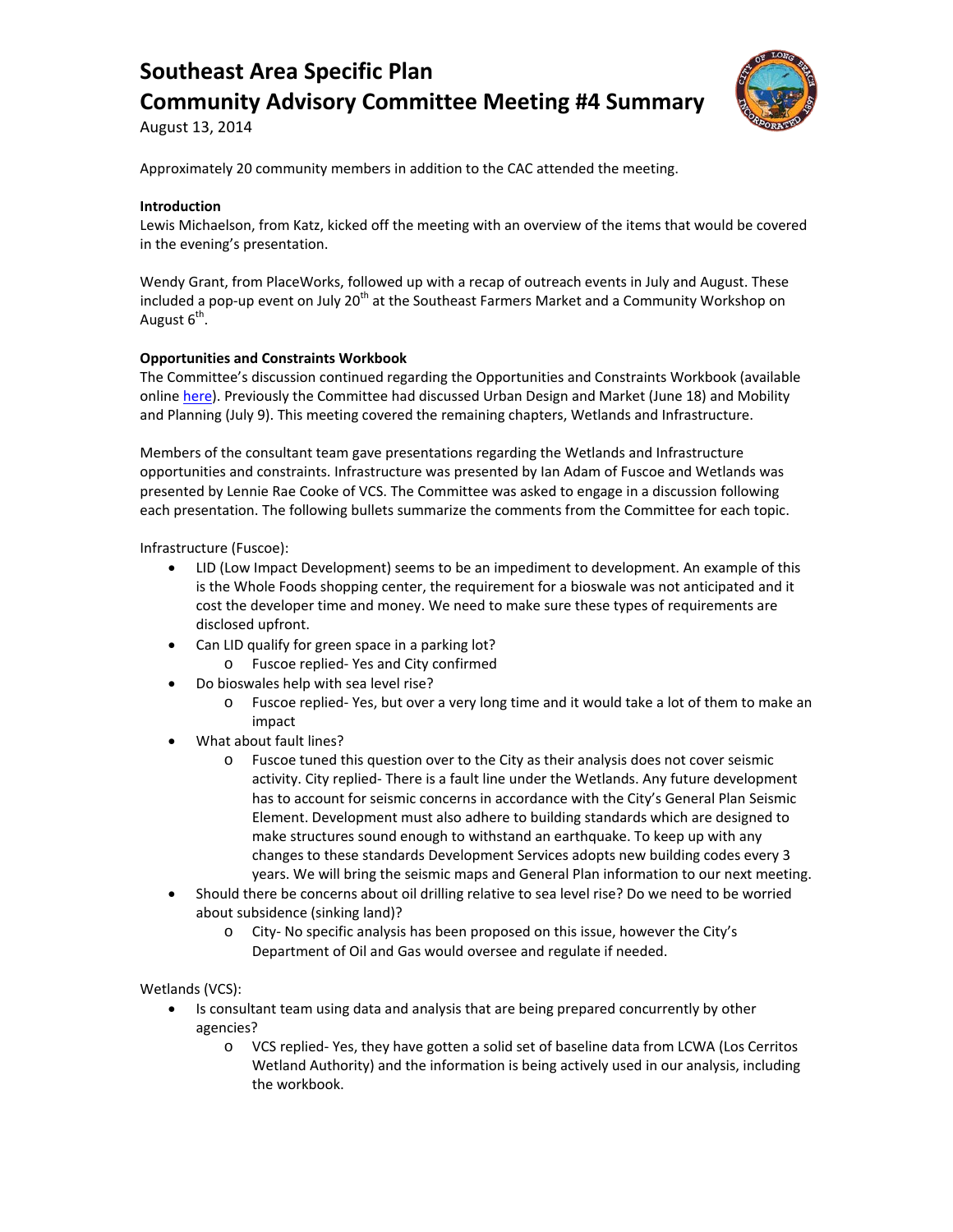

August 13, 2014

### **Vision**

PlaceWorks shared a revised Draft Vision Statement for the Committee to review (the Draft Vision Statement can be found online in the presentation). This updated version was based on input received from the Committee during the June 18<sup>th</sup> meeting. Feedback from the Committee on the revised Draft Vision included:

- Should VA hospital and Cal State Long Beach called out so early and in such a prominent way in the statement?
	- o We need to connect to hospital and university, especially for traffic but maybe they don't need to be called out
	- o If we are going to call out areas outside of SEADIP then we should include Belmont Shore and Naples
	- o The University is the only one to call out separately
	- o Would rather keep it more broad
	- o What about connections to unnamed neighborhoods near the university, how would they be called out?
	- o CSLB rep clarified that he wanted to see educational integration
	- o Also consider name changes- what if the hospital and university change their names?
	- o Others agreed that they would like to see a more generic approach
		- PlaceWorks replied- Will revise and make the reference more generic
- Concerned about referring to the Wetlands as the "largest" in the area.
	- o Largest is overstated
	- o Should a reference be made to natural resources instead of just wetlands?- other Committee members didn't like the wording "natural resources"
	- o We need to hold preservation and conservation to high standards- the statement should focus on quality not quantity
	- o Maybe the word "ecological" could be added in?

#### **Mapping Discussion: Setting the Foundation for the Conceptual Land Use Alternatives**

PlaceWorks lead a discussion and mapping exercise regarding future land uses. Lewis Michaelson from Katz started the conversation by reviewing the three pillars of sustainability with the Committee— Economic, Social, and Environmental; all 3 must be considered when developing new land use concepts for SEADIP to ensure a feasible and implementable plan is created. The Committee then focused their attention to a map where the consultants captured their ideas for possible changes to land uses (the map is available online here). The following bullets summarize the comments from the Committee:

- Integrate islands- commercial and residential areas are separated
- Commercial needs more residential to support it
- Get people out of their cars- golf cart could be an alternative form of local transportation, pedestrian overpasses could make it safer for people to be around without a car
- Put residential overlooking marina and wetlands
- Areas to focus on include PCH, wetlands and the marina
- Provide economic incentives for developers- give them a reason to make improvements and investments in the area
- Many properties are ready for re-development
- Market Place is an opportunity area that could be turned into mixed use, intensify development here with connections to a river trail
- Fix PCH and Marina Drive
- Allow for a boutique hotel
- Add a trail around the wetlands
- Add more retail on PCH near Loynes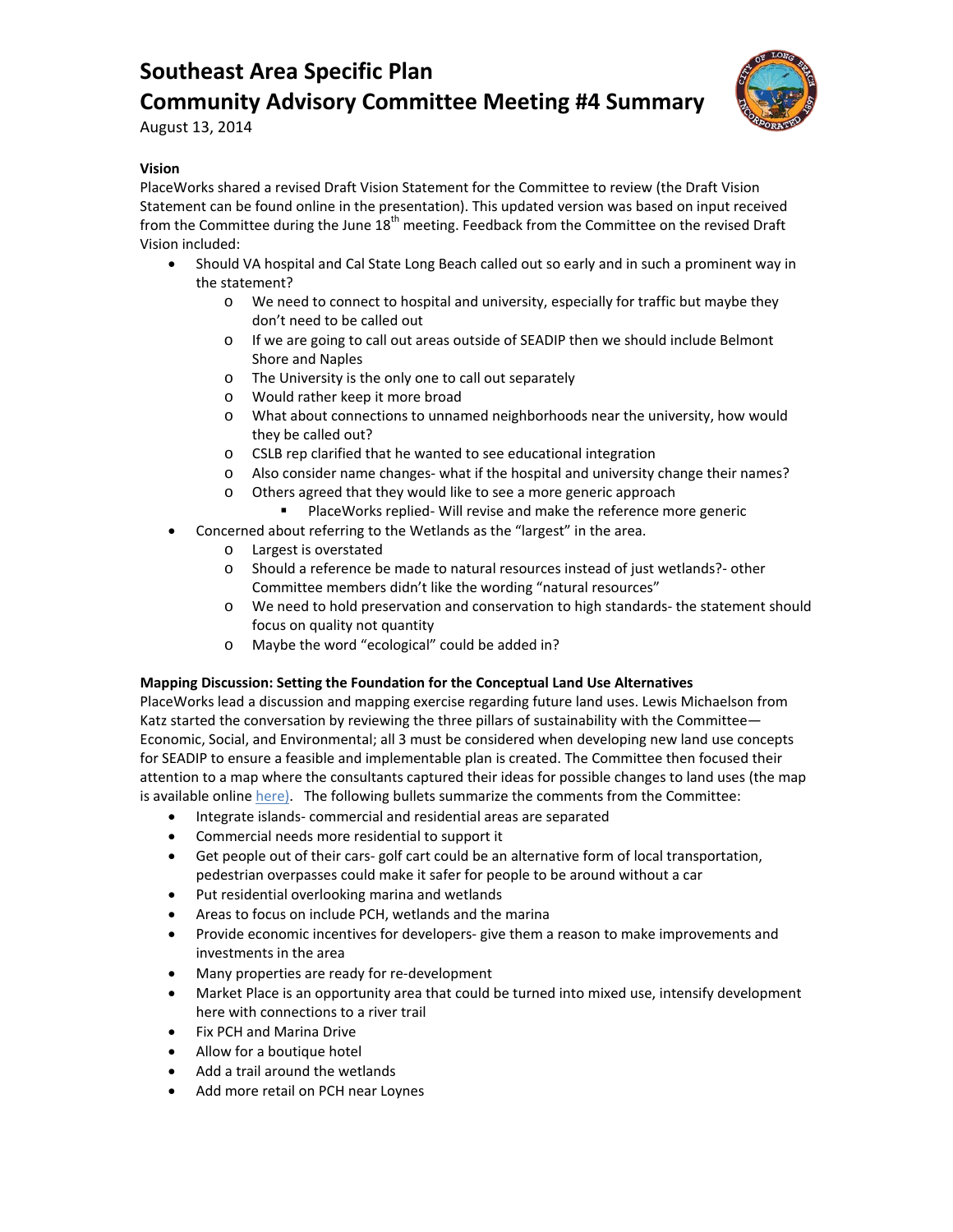

August 13, 2014

- Planning process needs to balance economics, traffic, and environment
- Corner of PCH and Loynes, where Gaslamp is could be mixed used or perhaps just a good location for something new
- Laguna Beach is a good example of a city that is visually appealing along PCH- Heisler Park area especially
- Do beautification upgrades first
- Make SEADIP a destination place, focus on the entire area and make the whole thing mixed use and let the property owners decide
- PCH from Seal Beach to Loynes needs to be slowed down
- Keep living, thriving, sustainable in mind
- Mixed use can be a misnomer, these projects aren't always successful
- This area should not just be 1/2 way between Seal Beach and the rest of Long Beach (from a height and intensity perspective), keep the area open and natural, it makes this area interesting and unique- give it a seamless coastal quality
- Create/preserve coastal views to the bay
- Area near wetlands, north of Los Cerritos Channel is an opportunity for residential

PlaceWorks asked the group to shift their focus for a moment specifically to views, gateways, and Studebaker:

- o Views:
	- Along Marina Drive maximize the views of the marina
	- Remember views: "Purple Mountains Majesty" We have such a diverse landscape from the ocean to the mountains
	- Possible AES plant is not going to be needed once they change their operation and won't require water for cooling, this could be an opportunity site and could open up views
		- Should we be planning if it changes?
		- Make AES area more resilient to sea level rise
		- Who regulates AES?
			- o City replied- Because they are a utility the State does. AES could pay to have the City do their checks, however, that has not happened to date. The land is zoned industrial.
- o Gateways:
	- **Westminster/2<sup>nd</sup> Street**
	- PCH from Seal Beach into Long Beach
	- **Studebaker and the 22**
- o Studebaker:
	- Could be improved to include bikes and pedestrians and there is lots of potential for better landscaping
	- Connect San Gabriel Bike Trail to Studebaker, but would potentially lose a land because there is not any more Right-of-Way
	- **There is a path from University Park Estates along the west side of the channel** more access could make it an opportunity for better connectivity
	- N. on Studebaker views make it a scenic corridor- this could be enhanced